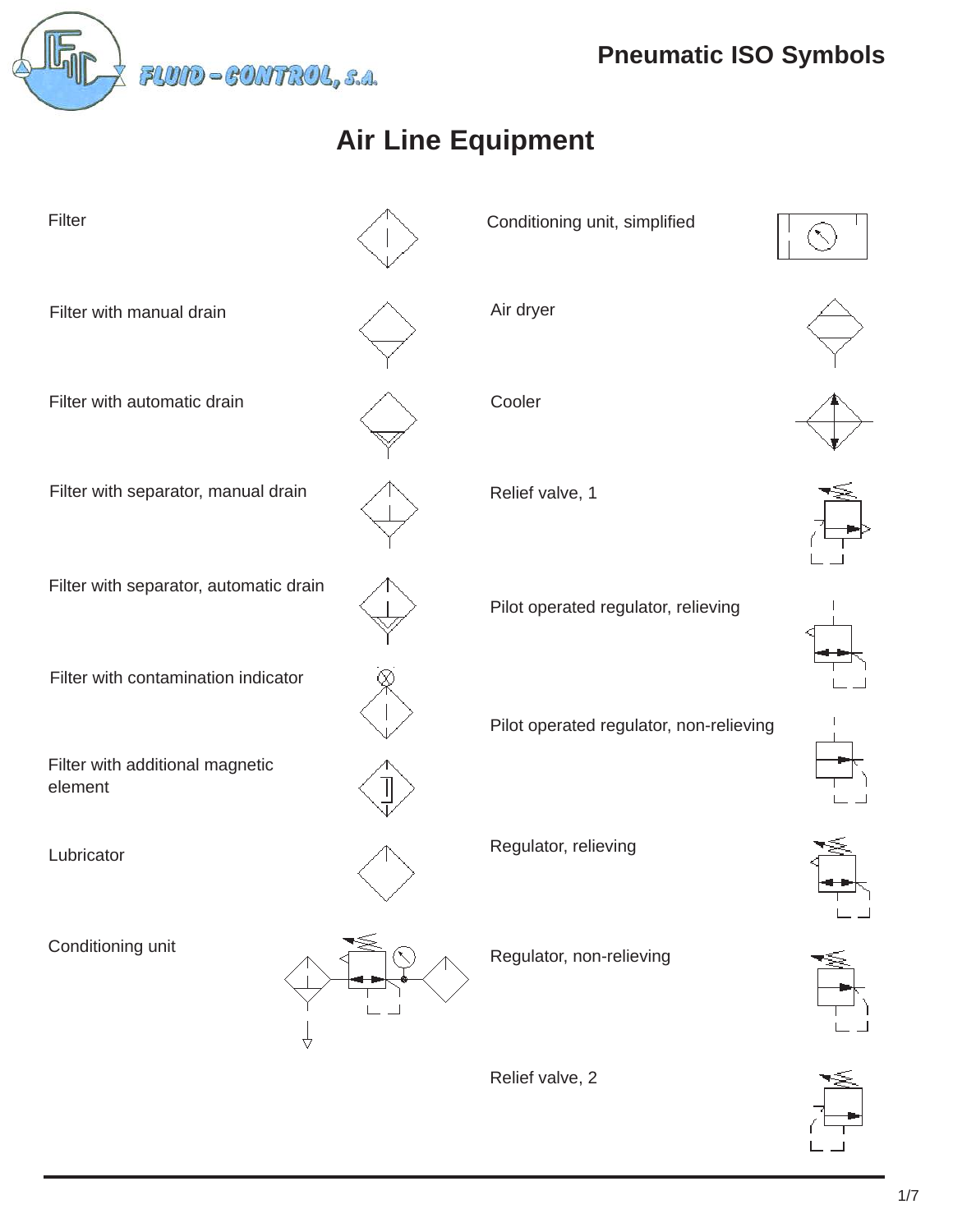

Single acting cylinder, air extend

Single acting cylinder, spring retract

## **Cylinders**



Pneumatic semi-rotary actuator





















Dougle acting cylinder, non-cushioned



Double acting cylinder, double rod  $\vert$   $\vert$   $\vert$  Tandem air/oil cylinder, 1

Air-to-oil intensifier

Double acting cylinder, vented

Double acting cylinder, cushioned rear

Double acting cylinder, cushioned both ends

Double acting cylinder, adjustable cushion rear

Tandem air/oil cylinder, 2

Tandem air/oil cylinder, 3

Pneumatic/hydraulic actuator



Rodless cylinder

Cable cylinder



Air spring actuator

Servo cylinder assembly







Double acting cylinder, adjustable cushion both ends, 1

Double acting cylinder, adjustable cushion both ends, 2

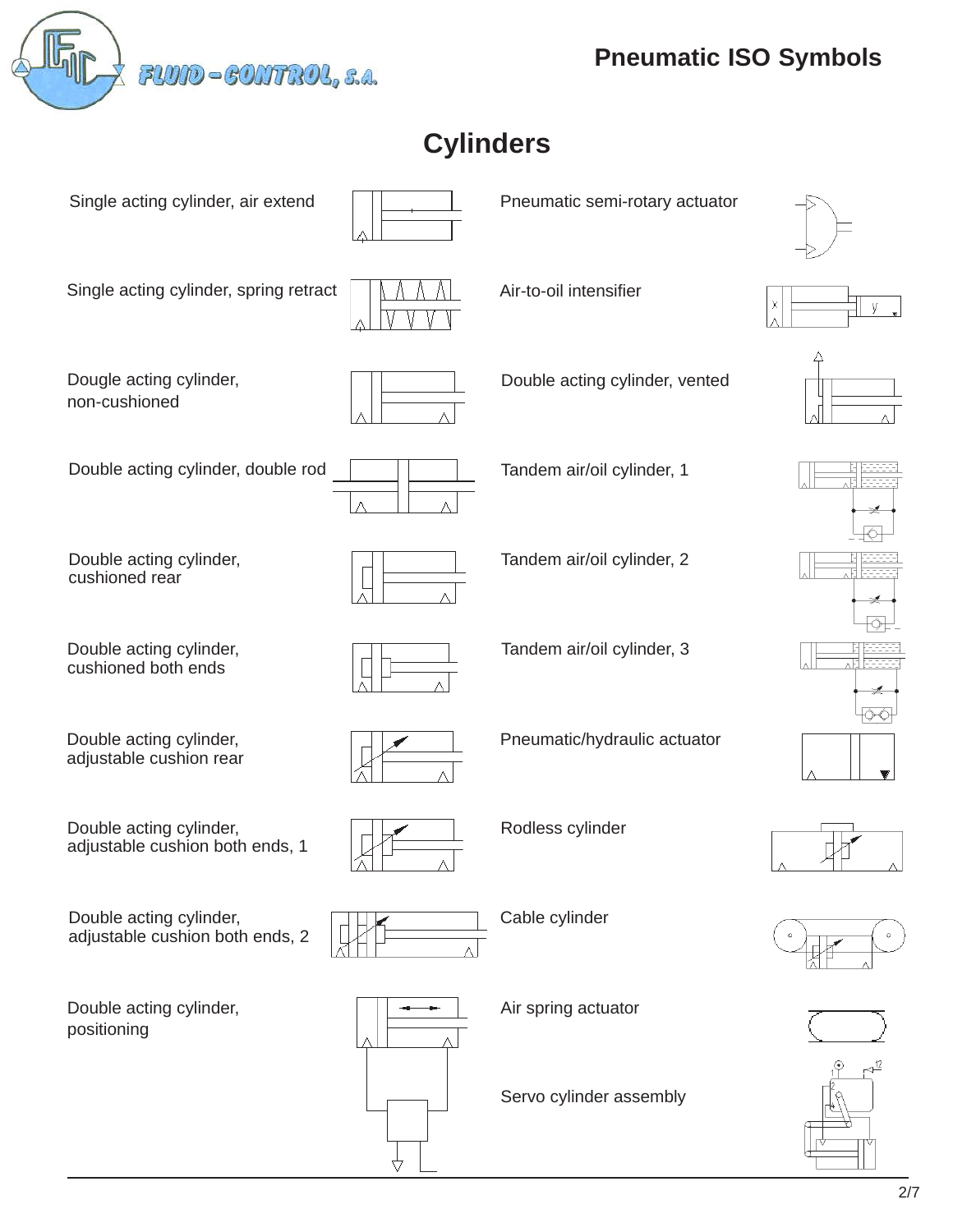FLUID-CONTROL, s.a.

**Pneumatic ISO Symbols**

## **Electrical**

Pressure switch, non-adjustable

Pressure switch, adjustable

Proximity sensor



Reed switch

Proximity sensor

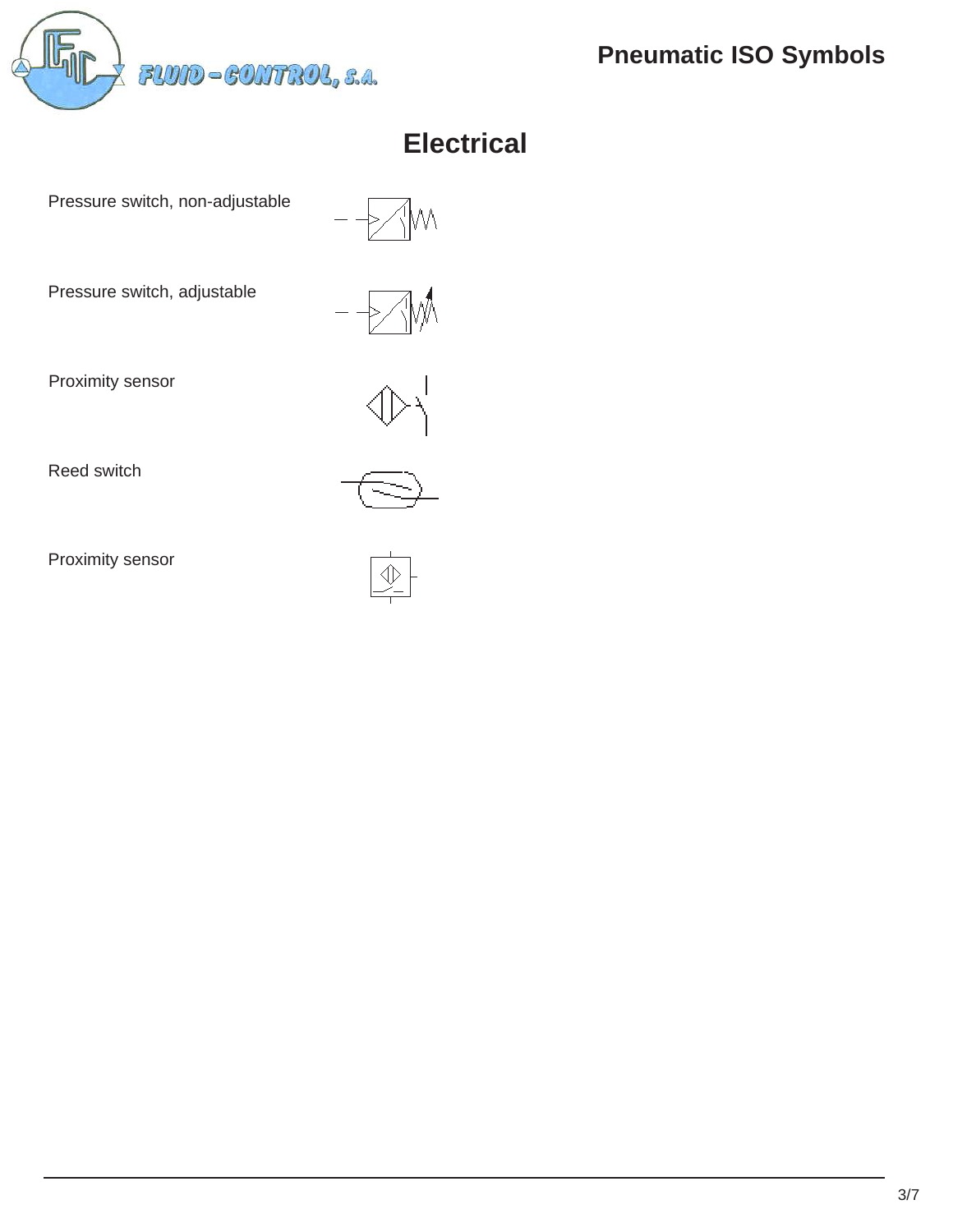**Pneumatic ISO Symbols**<br> *PLUID* - *CONTROL*, s.a.

### **Miscellaneous**

| Pressure source                    |    | One-way restrictor valve                     |  |
|------------------------------------|----|----------------------------------------------|--|
| Silencer                           | 古下 | Quick-exhaust valve                          |  |
| Pressure gauge                     |    | Priority shuttle valve                       |  |
| Pressure indicator                 |    | Restrictor                                   |  |
| Air receiver, 1                    |    | Adjustable restrictor valve                  |  |
| Air receiver, 2                    |    | Mechanically operated<br>non-return valve, 1 |  |
| Air receiver, 3                    |    | Mechanically operated<br>non-return valve, 2 |  |
| Gate valve                         |    | Non-return valve, spring loaded              |  |
| Non-return valve, pilot controlled |    |                                              |  |
| Shuttle valve                      |    |                                              |  |

4/7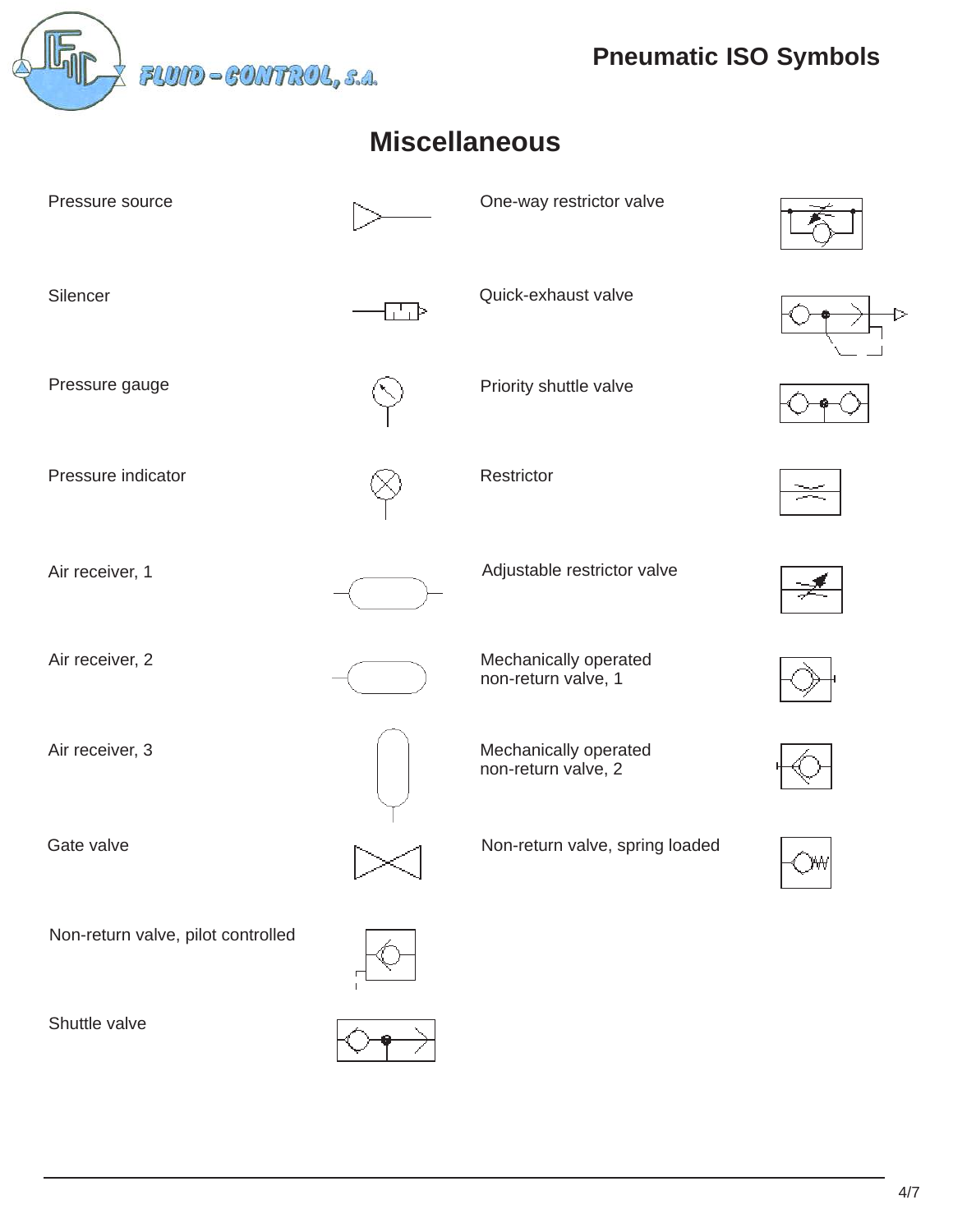

**Pneumatic ISO Symbols**

#### **Valves**

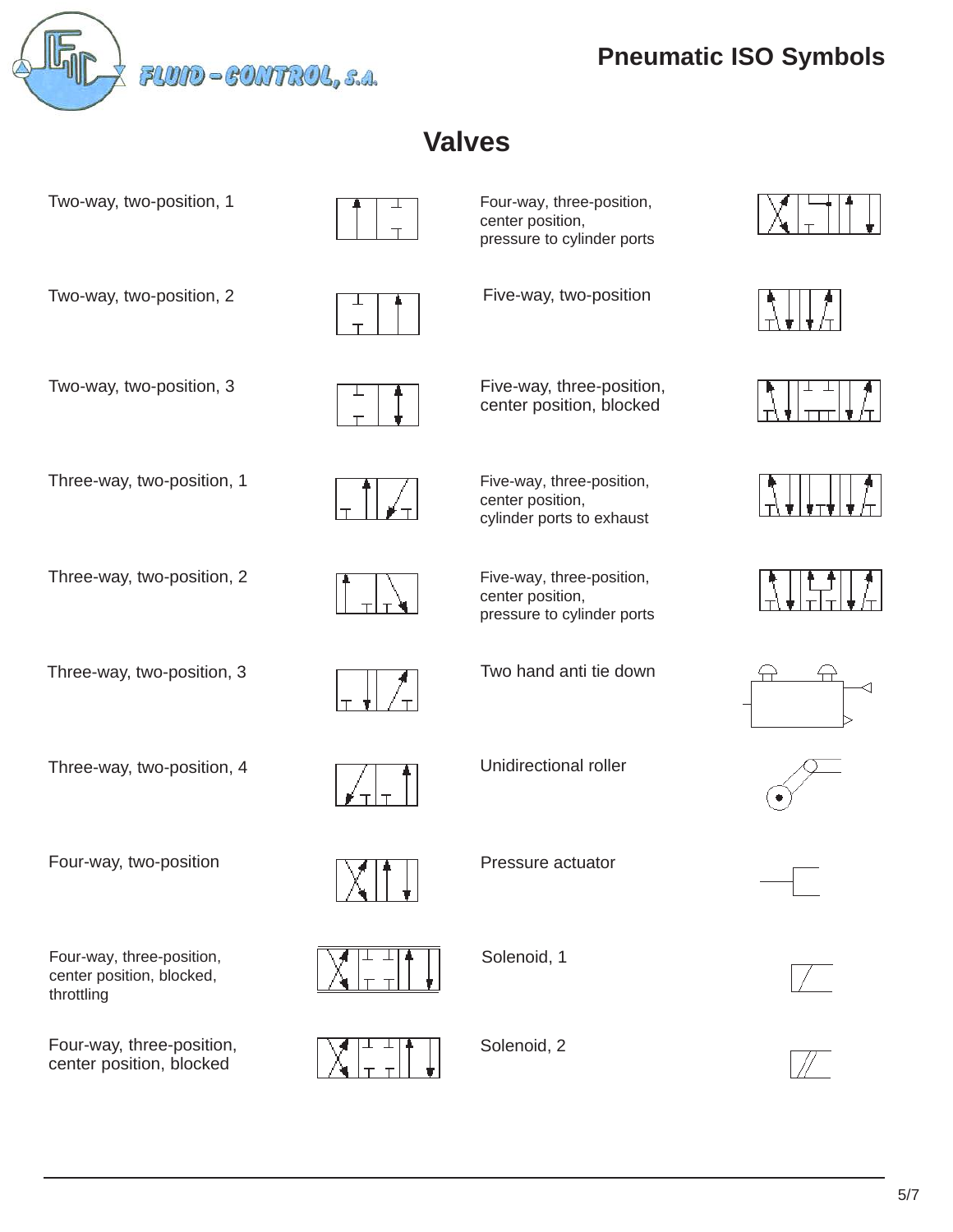*Pheumatic ISO Symbols*<br> *Pneumatic ISO Symbols* 

| <b>Valves</b> |           |                                |          |  |
|---------------|-----------|--------------------------------|----------|--|
| Solenoid, 3   |           | Spring                         | MМ       |  |
| Air pilot, 1  |           | Roller                         |          |  |
| Air pilot, 2  | 卜         | Push button                    |          |  |
| Air pilot, 3  | ▷.        | Pull button                    |          |  |
| Air pilot, 4  |           | Push/pull button               |          |  |
| Intergral air | ГГ<br>Liz | Mechanical operator, 1         | $\vdash$ |  |
| Solenoid, 4   |           | Plunger                        |          |  |
| Solenoid, 5   |           | Plunger with adjustable length |          |  |
| Solenoid, 6   |           | Pedal                          |          |  |
| Solenoid, 7   |           | Lever                          |          |  |